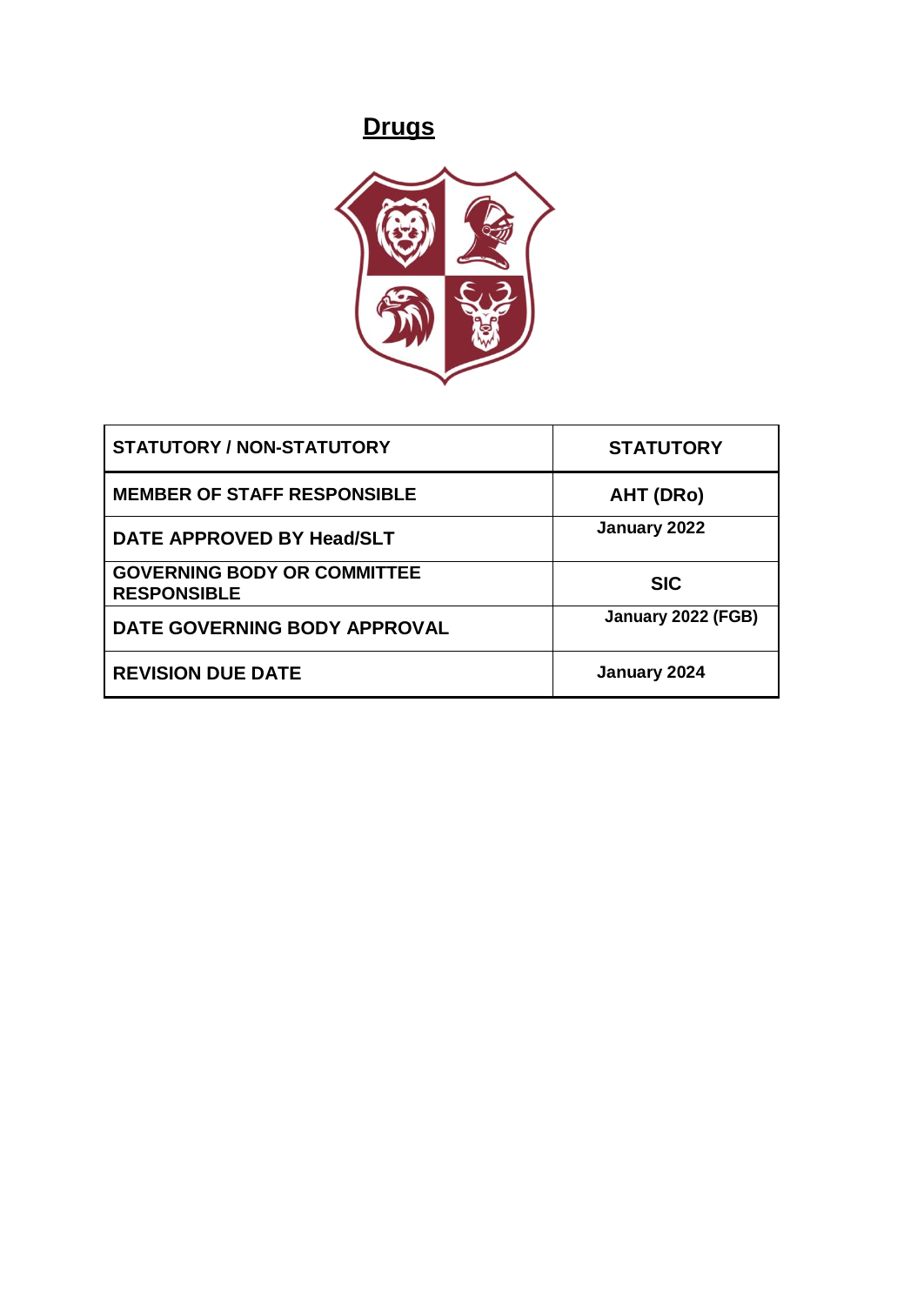This policy is under continuous review by the Senior Leadership Team and the Governors' School Improvement and Standards Committee (SISC) because of the changing drugs scene both nationally and locally.

# **Ethos of the school**

The philosophy of the school is to provide a supportive and nurturing environment in which all pupils are enabled to develop their learning and personal skills. This strives carefully to prepare them for the opportunities, responsibilities and experiences they may encounter in their future lives and this policy has been written in accordance with this philosophy.

# **Rationale**

It is our aim to help all pupils to be able to take their place safely in a world where a wide range of drugs exists. We recognise that some drugs have beneficial medicinal effects, but also that every drug has potential harm. For this reason, all drugs need appropriate and responsible care and management. In order to be able to make informed choices, staff and pupils need to understand the nature of drugs, their social and legal status, their uses and effects.

# **Definition of a drug**

A drug is a substance that affects the way in which the body functions physically, emotionally or mentally. This definition includes illegal substances and also legal substances such as: alcohol & tobacco, volatile substances, over the counter & prescription medicines.

# **Aims of the policy**

• To support the school's endeavour to maintain the safety and well-being of all pupils and staff

• To clarify legal responsibilities, entitlement and obligations

• To support all the members of the school community by providing clear guidance and procedures on drug related issues to ensure clarity and consistency

• To develop a whole school approach to drug education in the context of the curriculum of the school

# **Policy background**

This policy has been written with reference to national and LA guidelines and been informed by relevant research data.

## **Drugs on school premises**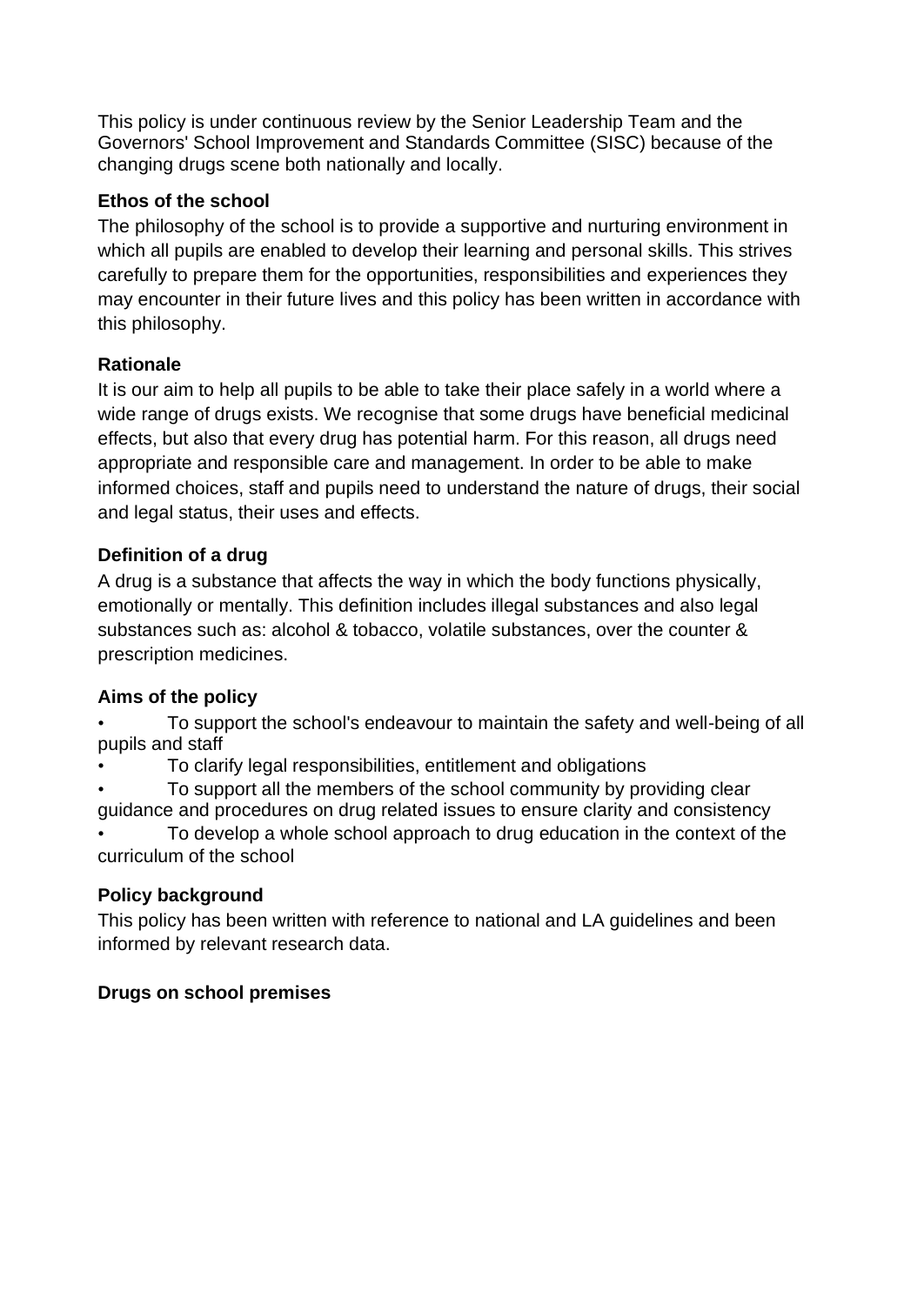The legal definition of premises of a school includes everything within the property boundaries including buildings, outbuildings, playgrounds, fields and also extends to include other settings such as vehicles, boats, marquees or any venue managed by the school at the time e.g. premises of a school trip or visit.

#### • **Medicines**

The school has a policy/procedure for the administration of medicines that must be followed for everyone's safety. We follow procedures recommended by Hampshire Health & Safety guidelines

#### • **Alcohol**

No alcohol will be consumed during the course of a normal school day. Pupils and visitors under the effects of alcohol will be asked to leave the premises and return at a later date for the safety of the whole school. Parents will be asked to collect their children

#### • **Smoking**

The school is a no smoking site at all times. Pupils are not permitted to bring to school smoking materials, including matches and lighters. In the interests of health and safety, should a pupil be found in possession of any of these on school premises, they will be confiscated and parents informed

#### • **Illegal drugs**

No illegal drugs are allowed to be brought on to, or used on school premises

## • **Solvents**

The school will ensure that potentially hazardous substances are stored safely, and pupils will be supervised if it is necessary that they come into contact with them in the course of their work. Pupils are not permitted to be in possession of sniffable products

## • **Responses to drug related incidents**

A drug incident may be any of the following:

- Finding drugs, or related paraphernalia, on school premises
- Possession of drugs by an individual on school premises
- Use of drugs by an individual on school premises
- Supply of drugs on school premises
- Individuals disclosing information about their drug use
- Rumours of parents, staff or pupils using drugs
- Reports of parents, staff or pupils using drugs

The school is aware of its legal responsibilities in regard to drug related incidents and in responding to incidents, seeks to work in line with local and national guidance as outlined in The Right Responses. A member of the SLT along with the Inclusion Co-ordinator and the House Leaders will normally be responsible for co-ordinating the management of drug-related incidents, offering sources of support and liaising with outside agencies. Incidents will be dealt with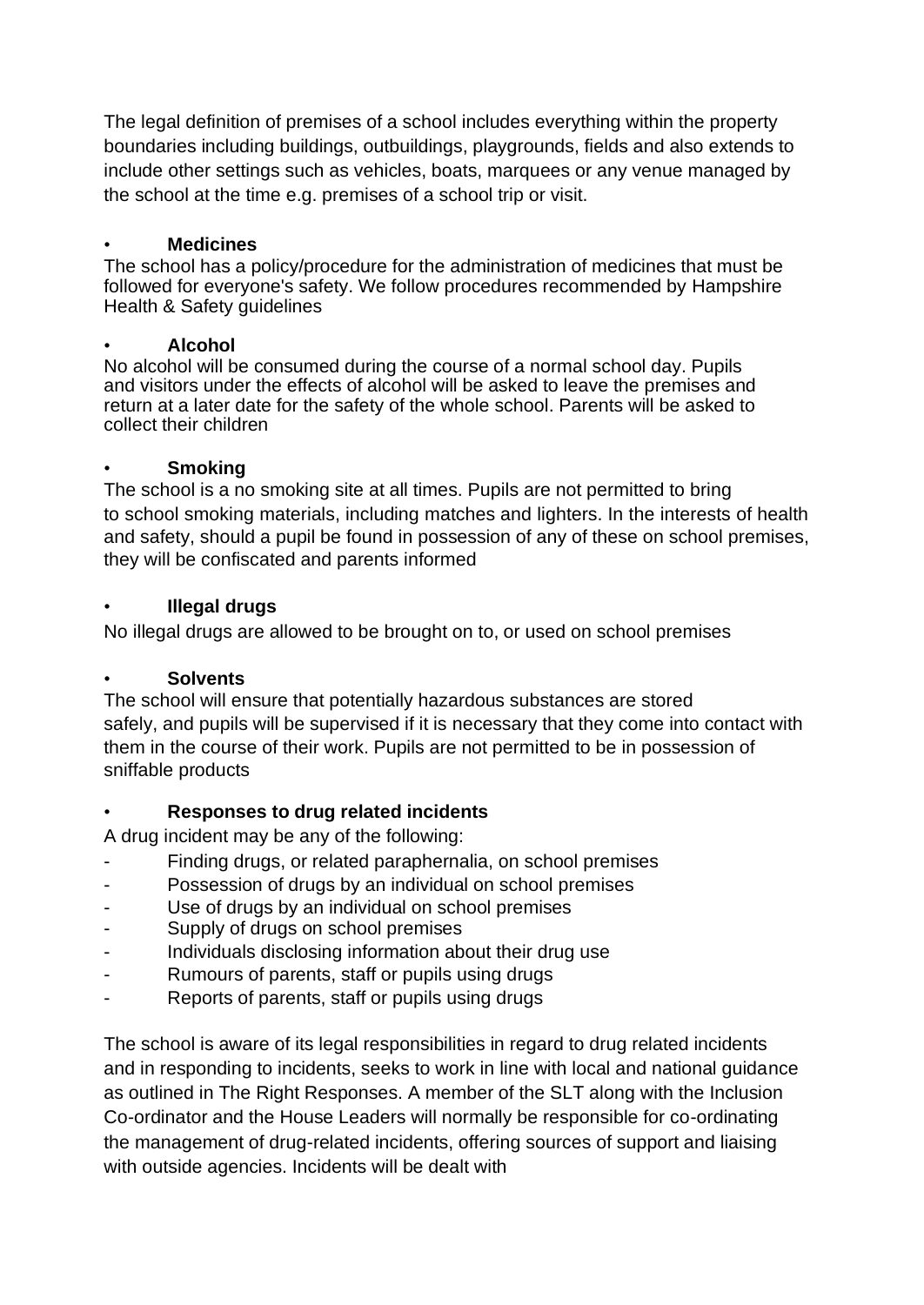after making an assessment of the situation and will be reported to the Headteacher. All incidents and responses will be recorded within 24 hours.

Appropriate support will be offered to those with substance related problems. Talking with an individual about a drug related incident will have as its purpose to confirm or reject suspicions or allegations, rather than to automatically conduct a wider investigation.

Evidence of drug use or possession will not necessarily result in permanent exclusion. Permanent exclusion will only be considered in serious cases and will be in accordance with DfE guidance on exclusions. A case conference will be called if necessary. Each case will be assessed and levels of sanctions may vary according to the seriousness of the incident and the pupil's involvement.

## **Individuals in possession of drugs**

If any pupil or adult on school premises is found in possession of an unauthorised drug it will be confiscated, when ever possible without risk to others. If the drug is suspected to be illegal, the school may wish to contact a police officer for discussion. Illegal substances will be legally destroyed or handed to the police as soon as possible and not stored. Parents will normally be informed (for a student) and other professionals such as the LA, Youth Service, Police, GP, Social Services will be informed or consulted as appropriate.

# **Confidentiality**

Complete secrecy can never be promised to a pupil, if a pupil is at any risk of harm. However, if a pupil chooses to disclose that they are using a drug without medical authorisation, this information will not be used against them. However, action will be taken and preventative work will be done to ensure the pupil comes to no serious harm if this is considered a risk, and Parents/Carers' support will be sought.

## **Support for pupils**

At our school the welfare of the pupil is paramount. We maintain that constructive strategies that enable pupils to continue to benefit from continued education around substances and misuse are preferable to exclusion.

Following actions to preserve safety, the health & emotional needs of pupils will be considered. Support is available through the pastoral system, to ensure a caring response to pupils in distress. Interventions will be considered if the school feels a pupil is showing signs which indicate particular risks of, or from, involvement with drugs, whether their own or their parents'/carers'. Such interventions may include consultation with parents/carers and other agencies, possible case conferences and subsequent referral to agencies for support such as our ELSAs, counsellor or Catch 22/Handy Trust.

The school reserves the right to exclude pupils who bring drugs on to the school site and who share/'deal' drugs to other pupils. This sanction would be accompanied by support and educational strategies. Permanent exclusion from school is a last resort, as we recognize that permanently excluded pupils become significantly more